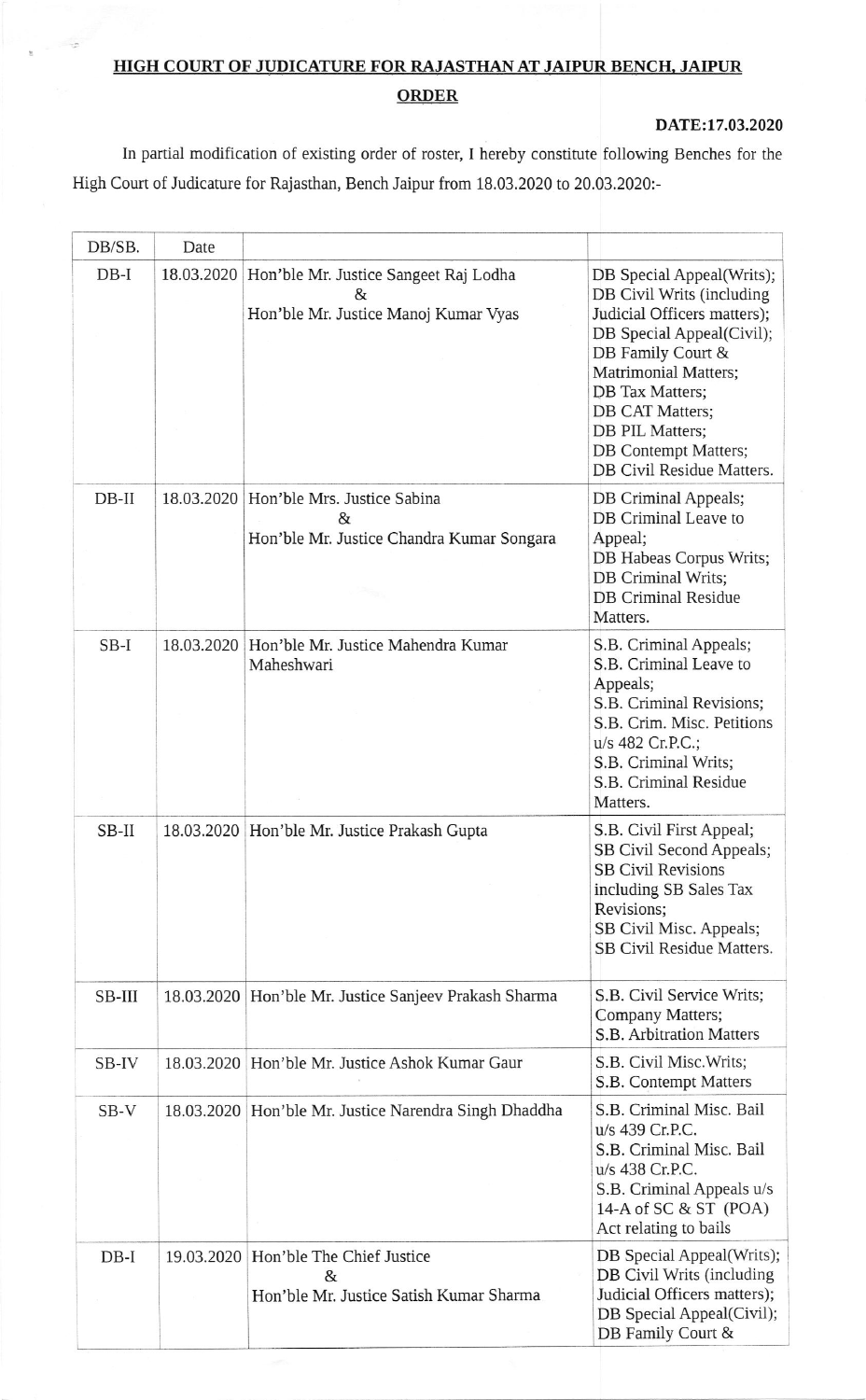|         |            |                                                                                           | <b>Matrimonial Matters;</b><br>DB Tax Matters;<br><b>DB CAT Matters:</b><br>DB PIL Matters;<br>DB Contempt Matters;<br>DB Civil Residue Matters.                                                                                                                                     |
|---------|------------|-------------------------------------------------------------------------------------------|--------------------------------------------------------------------------------------------------------------------------------------------------------------------------------------------------------------------------------------------------------------------------------------|
| $DB-II$ | 19.03.2020 | Hon'ble Mrs. Justice Sabina<br>&<br>Hon'ble Mr. Justice Chandra Kumar Songara             | DB Criminal Appeals;<br>DB Criminal Leave to<br>Appeal;<br>DB Habeas Corpus Writs;<br>DB Criminal Writs;<br><b>DB Criminal Residue</b><br>Matters.                                                                                                                                   |
| $SB-I$  |            | 19.03.2020   Hon'ble Mr. Justice Goverdhan Bardhar                                        | S.B. Criminal Appeals;<br>S.B. Criminal Leave to<br>Appeals;<br>S.B. Criminal Revisions;<br>S.B. Crim. Misc. Petitions<br>u/s 482 Cr.P.C.;<br>S.B. Criminal Writs;<br>S.B. Criminal Residue<br>Matters.                                                                              |
| SB-II   |            | 19.03.2020   Hon'ble Mr. Justice Pankaj Bhandari                                          | S.B. Criminal Misc. Bail<br>u/s 439 Cr.P.C.<br>S.B. Criminal Misc. Bail<br>u/s 438 Cr.P.C.<br>S.B. Criminal Appeals u/s<br>14-A of SC & ST (POA)<br>Act relating to bails                                                                                                            |
| SB-III  |            | 19.03.2020 Hon'ble Mr. Justice Sanjeev Prakash Sharma                                     | S.B. Civil Service Writs;<br>Company Matters;<br>S.B. Arbitration Matters                                                                                                                                                                                                            |
| SB-IV   |            | 19.03.2020   Hon'ble Mr. Justice Inderjeet Singh                                          | S.B. Civil Misc. Writs;<br>S.B. Contempt Matters.                                                                                                                                                                                                                                    |
| $SB-V$  |            | 19.03.2020 Hon'ble Mr. Justice Abhay Chaturvedi                                           | S.B. Civil First Appeal;<br>SB Civil Second Appeals;<br><b>SB Civil Revisions</b><br>including SB Sales Tax<br>Revisions;<br>SB Civil Misc. Appeals;<br>SB Civil Residue Matters.                                                                                                    |
| $DB-I$  |            | 20.03.2020   Hon'ble The Chief Justice<br>$\&$<br>Hon'ble Mr. Justice Satish Kumar Sharma | DB Special Appeal(Writs);<br>DB Civil Writs (including<br>Judicial Officers matters);<br>DB Special Appeal(Civil);<br>DB Family Court &<br>Matrimonial Matters;<br>DB Tax Matters;<br>DB CAT Matters;<br>DB PIL Matters;<br><b>DB</b> Contempt Matters;<br>DB Civil Residue Matters. |
| $DB-II$ | 20.03.2020 | Hon'ble Mr. Justice Sangeet Raj Lodha<br>&<br>Hon'ble Mr. Justice Manoj Kumar Vyas        | DB Criminal Appeals;<br>DB Criminal Leave to<br>Appeal;<br>DB Habeas Corpus Writs;<br><b>DB</b> Criminal Writs;<br><b>DB Criminal Residue</b><br>Matters.                                                                                                                            |
| $SB-I$  |            | 20.03.2020   Hon'ble Mr. Justice Mahendra Kumar<br>Maheshwari                             | S.B. Criminal Misc. Bail<br>u/s 439 Cr.P.C.<br>S.B. Criminal Misc. Bail                                                                                                                                                                                                              |